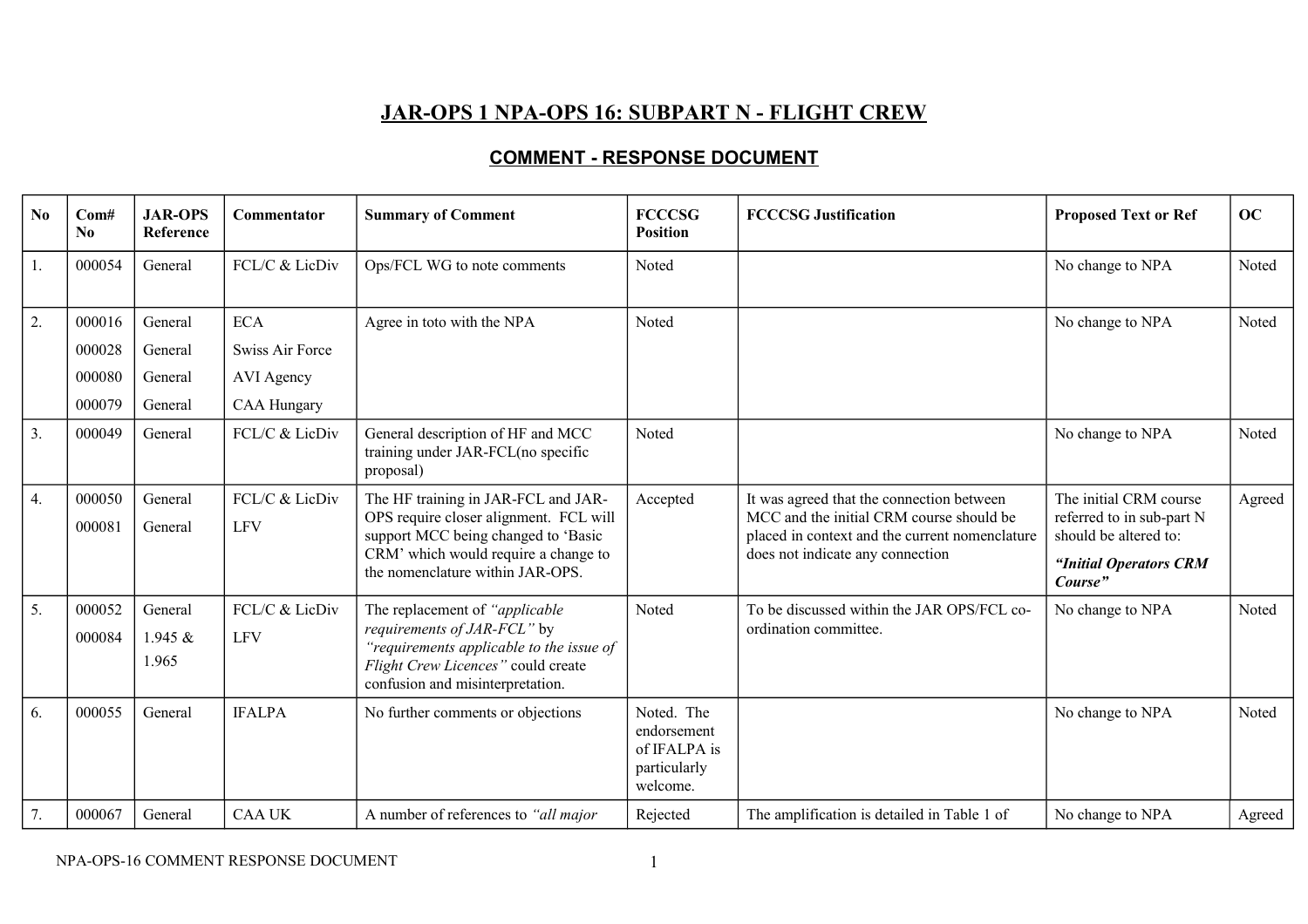| No  | Com#<br>No | <b>JAR-OPS</b><br>Reference | <b>Commentator</b> | <b>Summary of Comment</b>                                                                                                                                                                                      | <b>FCCCSG</b><br><b>Position</b> | <b>FCCCSG Justification</b>                                                                                                                                                                                                                       | <b>Proposed Text or Ref</b>                                                                                                                                                                                                                                                                                                                                   | OC     |
|-----|------------|-----------------------------|--------------------|----------------------------------------------------------------------------------------------------------------------------------------------------------------------------------------------------------------|----------------------------------|---------------------------------------------------------------------------------------------------------------------------------------------------------------------------------------------------------------------------------------------------|---------------------------------------------------------------------------------------------------------------------------------------------------------------------------------------------------------------------------------------------------------------------------------------------------------------------------------------------------------------|--------|
|     |            |                             |                    | topics of CRM training" are made but it<br>is not clear what this means                                                                                                                                        |                                  | AMC OPS 1.943/1.945(a)(9)/1.955(b)<br>(6)/1.965(e)                                                                                                                                                                                                |                                                                                                                                                                                                                                                                                                                                                               |        |
| 8.  | 000067     | General                     | <b>CAA UK</b>      | The statement "elements of CRM<br>training" in the operators conversion<br>course was too vague.                                                                                                               | Rejected                         | To dictate which elements should be covered<br>would be too formalised and the conversion<br>syllabus will be overseen by the National<br>Authorities with the acceptance of the Ops<br>Manual.                                                   | No change to NPA                                                                                                                                                                                                                                                                                                                                              | Agreed |
| 9.  | 000069     | 1.965                       | <b>SKYJET AC</b>   | The recurrent training may be reduced to<br>one day per year                                                                                                                                                   | Rejected                         | The existing wording in JAR-OPS provides<br>the level of flexibility required by smaller<br>operators.                                                                                                                                            | No change to NPA                                                                                                                                                                                                                                                                                                                                              | Agreed |
| 10. | 000069     | 1.965                       | <b>SKYJET AC</b>   | Line checks should not be required for<br>operators with less than 6 employees.                                                                                                                                | Noted                            | The requirement for a line check is not part of<br><b>NPA 16.</b>                                                                                                                                                                                 | No change to NPA                                                                                                                                                                                                                                                                                                                                              | Agreed |
| 11. | 000057     | 1.943                       | Crossair           | Para (b) is against the principle of<br><b>Grandfather Rights</b>                                                                                                                                              | Rejected                         | It goes against the fundamental requirement<br>for crews to have an understanding of HF and<br>CRM.                                                                                                                                               | No change to NPA                                                                                                                                                                                                                                                                                                                                              | Agreed |
| 12. | 000001     | 1.940                       | <b>CAA</b> Denmark | An implementation period should be<br>introduced after NPA 16 applicability to<br>ensure that self employed/freelance<br>pilots are not treated differently from<br>other crew members i.a.w. JAR-OPS<br>1.943 | Accepted                         | The self employed/freelance pilot must have<br>completed an initial operators CRM course in<br>the past, otherwise the proposed situation<br>should pertain to ensure that the pilot does<br>attend at least one initial operators CRM<br>course. | JAR-OPS 1.940(a)(7)<br>"unsupervised<br>line<br>flying.However, for crew<br>members serving the<br>operator as a commander<br>after 1 April 2002, initial<br><b>CRM</b> training shall be<br>completed<br><b>before</b><br>commencing<br>unsupervised line flying<br>unless the crew member<br>has previously completed<br>an initial operators CRM<br>course | Agreed |
| 13. | 000056     | 1.940                       | Crossair           | That freelance pilots should be treated<br>the same as full time crew members                                                                                                                                  | Rejected                         | The proposal would enable a freelance pilot to<br>avoid an initial operators CRM course if<br>he/she changed company within a year.                                                                                                               | No change to NPA                                                                                                                                                                                                                                                                                                                                              | Agreed |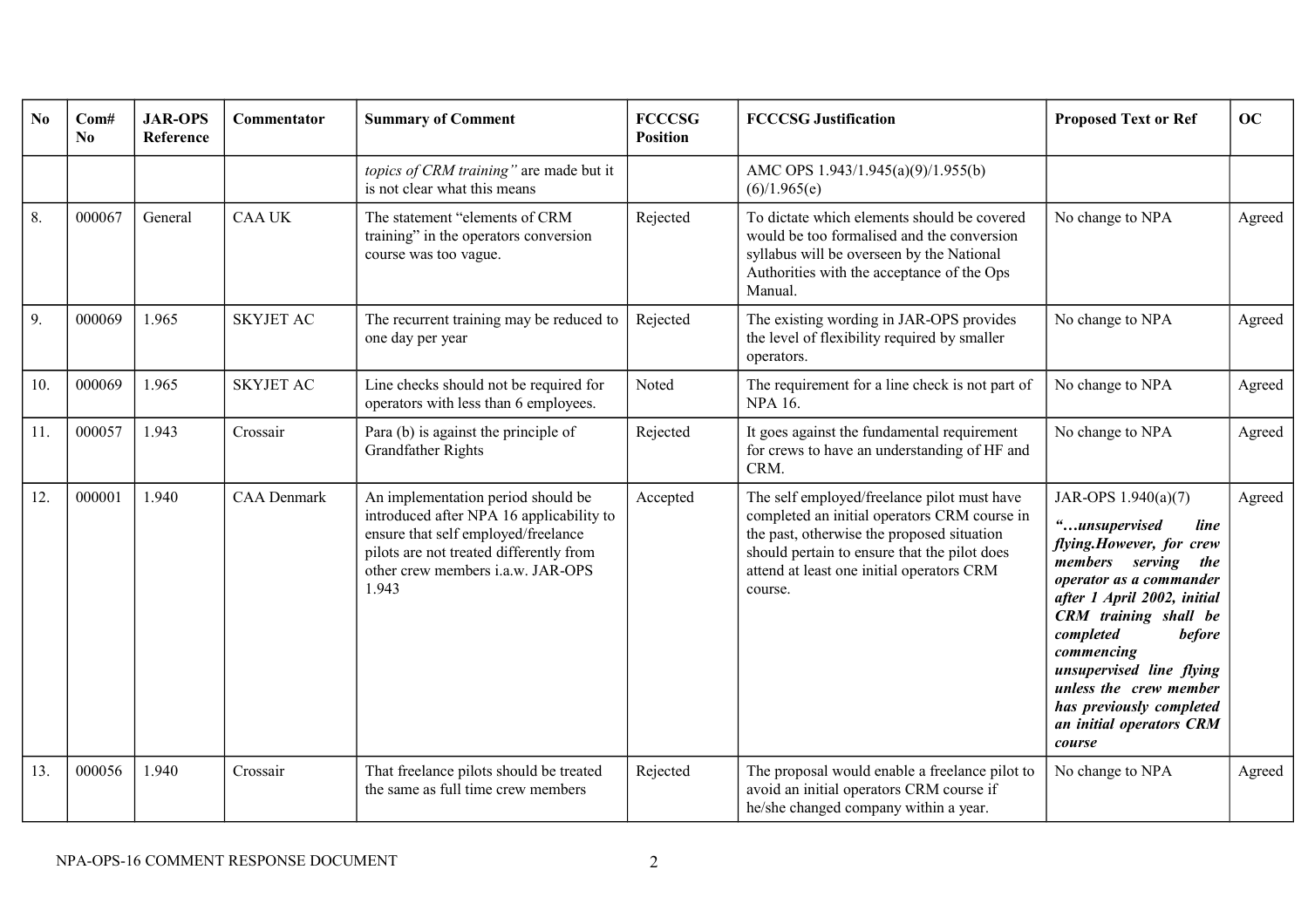| N <sub>0</sub> | Com#<br>N <sub>0</sub> | <b>JAR-OPS</b><br>Reference | Commentator        | <b>Summary of Comment</b>                                                                                                                                                                          | <b>FCCCSG</b><br><b>Position</b> | <b>FCCCSG Justification</b>                                                                                                       | <b>Proposed Text or Ref</b>                                                                                                                                                                                                                                              | OC     |
|----------------|------------------------|-----------------------------|--------------------|----------------------------------------------------------------------------------------------------------------------------------------------------------------------------------------------------|----------------------------------|-----------------------------------------------------------------------------------------------------------------------------------|--------------------------------------------------------------------------------------------------------------------------------------------------------------------------------------------------------------------------------------------------------------------------|--------|
|                |                        |                             |                    |                                                                                                                                                                                                    |                                  |                                                                                                                                   |                                                                                                                                                                                                                                                                          |        |
| 14.            | 000003                 | 1.943(a)                    | <b>CAA</b> Sweden  | The actual date of JAR-OPS<br>applicability should be stated rather than<br>the statement of "JAR-OPS<br>applicability"                                                                            | Accepted in<br>principle         | It is accepted that a specific date is required.                                                                                  | JAR-OPS 1.943(a)<br>"Flight crew who are<br>already operating as<br>flight crew members in<br>commercial air<br>transportation and who<br>have not completed an<br>initial operators CRM<br>course shall complete an<br>initial operators CRM<br>course by 1 April 2002. | Agreed |
| 15.            | 000015                 | 1.943(a)                    | <b>CAA Finland</b> | The initial operators CRM course could<br>be completed during the Operators<br>conversion course.                                                                                                  | Noted                            | The wording in NPA16 does not preclude the<br>initial operator's CRM course from being<br>conducted during the conversion course. | No change to NPA                                                                                                                                                                                                                                                         | Agreed |
| 16.            | 000030                 | 1.943(a)                    | ATF                | The description of the qualification of<br>the trainer should be moved to AMC<br>material.                                                                                                         | Rejected                         | The requirement for qualification personnel is<br>Section 1 material and is consistent with other<br>training requirements.       | No change to NPA                                                                                                                                                                                                                                                         | Agreed |
| 17.            | 000031<br>000032       | 1.943(d)<br>1.965(3)        | ATF<br>ATF         | There is no need for the statement that<br>the detailed training syllabus in the ops<br>manual is acceptable to the Authority as<br>the content of the ops manual is<br>accepted by the Authority. | Accepted                         |                                                                                                                                   | JAR-OPS 1.943(d), para<br>ends with:<br>"included in the<br><b>Operations Manual."</b><br>JAR-OPS 1.945(3)<br>Delete "and acceptable<br>to the Authority."                                                                                                               | Agreed |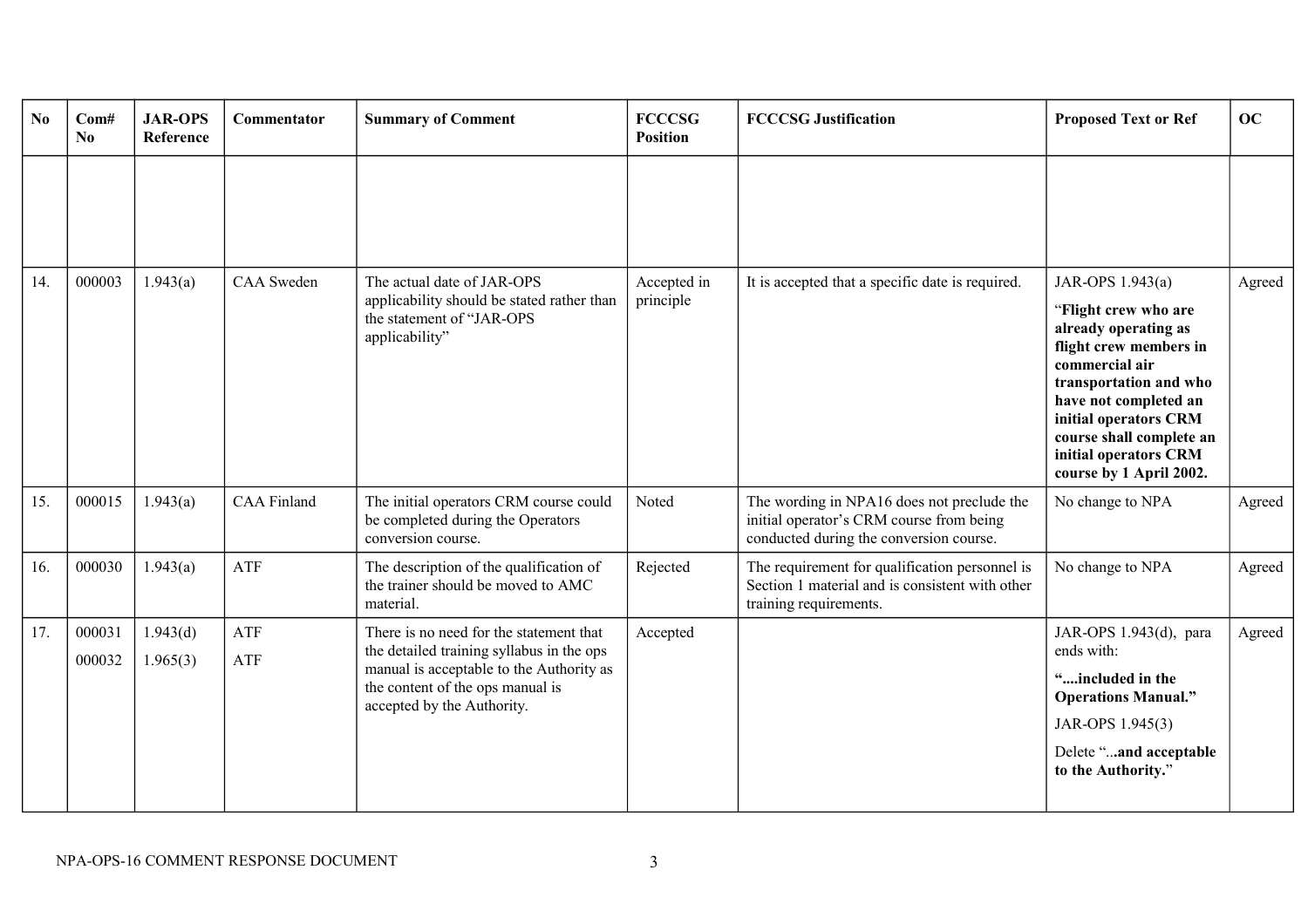| N <sub>0</sub> | Com#<br>N <sub>0</sub> | <b>JAR-OPS</b><br>Reference | Commentator               | <b>Summary of Comment</b>                                                                                                                                     | <b>FCCCSG</b><br><b>Position</b> | <b>FCCCSG Justification</b>                                                                                                                                                                               | <b>Proposed Text or Ref</b>                       | OC     |
|----------------|------------------------|-----------------------------|---------------------------|---------------------------------------------------------------------------------------------------------------------------------------------------------------|----------------------------------|-----------------------------------------------------------------------------------------------------------------------------------------------------------------------------------------------------------|---------------------------------------------------|--------|
|                |                        |                             |                           |                                                                                                                                                               |                                  |                                                                                                                                                                                                           |                                                   |        |
| 18.            | 000082                 | 1.943(b)                    | LFV                       | A new AMC should be introduced to<br>give guidance for Instructors                                                                                            | Rejected                         | There appeared to be some confusion between<br>the theoretical HF course and the Operator's<br>CRM course.                                                                                                | No change to NPA                                  | Agreed |
|                |                        |                             |                           |                                                                                                                                                               |                                  | Sufficient guidance is given in Table 1 of<br>AMC OPS 1.943/1.945(a)(9)/1.955(b)<br>(6)/1.965(e)                                                                                                          |                                                   |        |
| 19.            | 000083                 | 1.943(d)                    | <b>LFV</b>                | The need for educational objectives<br>based upon knowledge and awareness<br>requirements.                                                                    | Rejected                         | Whilst the FCCCSG agreed with the sentiment<br>expressed it felt that the practical application<br>would be difficult, if not impossible.                                                                 | No change to NPA                                  | Agreed |
| 20.            | 000072                 | $1.943 +$<br>AMC            | <b>LFT</b>                | The deletion of the words theory and<br>theoretical in JAR-OPS 1.943 et al                                                                                    | Rejected                         | Whilst the HPL training includes some<br>practical aspects the ATPL course is<br>theoretical                                                                                                              | No change to NPA                                  | Agreed |
| 21.            | 000063                 | 1.965(a)                    | <b>CAA UK</b>             | Typographical changes                                                                                                                                         | Accepted                         |                                                                                                                                                                                                           | JAR-OPS 1.965 para (a)<br>"General"               | Agreed |
| 22.            | 000063<br>000073       | 1.965(b)<br>1.965           | <b>CAA UK</b><br>Alitalia | Typographical changes                                                                                                                                         | Accepted                         |                                                                                                                                                                                                           | <b>JAR-OPS 1.965</b><br>Operator etc."<br>" $(b)$ | Agreed |
| 23.            | 000008                 | 1.965(a)(3)<br>(iv)(B)      | <b>DGAC</b>               | Acceptability for CRM trainers creates<br>an administrative burden for the<br>Authority                                                                       | Rejected                         | The acceptance of the criteria ensures the<br>adequate quality of CRM training in Industry.<br>In addition the administrative burden is small,<br>noting that 'acceptance' not 'approval' is<br>required. | No change to NPA                                  | Agreed |
| 24.            | 000033                 | 1.965(a)(2)                 | ATF                       | The repetition of instructing according<br>to a fixed programme cannot help with<br>dealing with unusual situations and can<br>lead to student de-motivation. | Rejected                         | Appendix 1 to JAR-OPS 1.965 makes clear<br>that the programme should be dynamic. It is<br>ongoing and should reflect the para (a) 4 ii k.                                                                 | No change to NPA                                  | Agreed |
| 25.            | 000034                 | 1.965(a)(3)                 | ATF                       | It asks for qualification before the                                                                                                                          | Noted                            | The suggested changes are not part of NPA                                                                                                                                                                 | No change to NPA                                  | Agreed |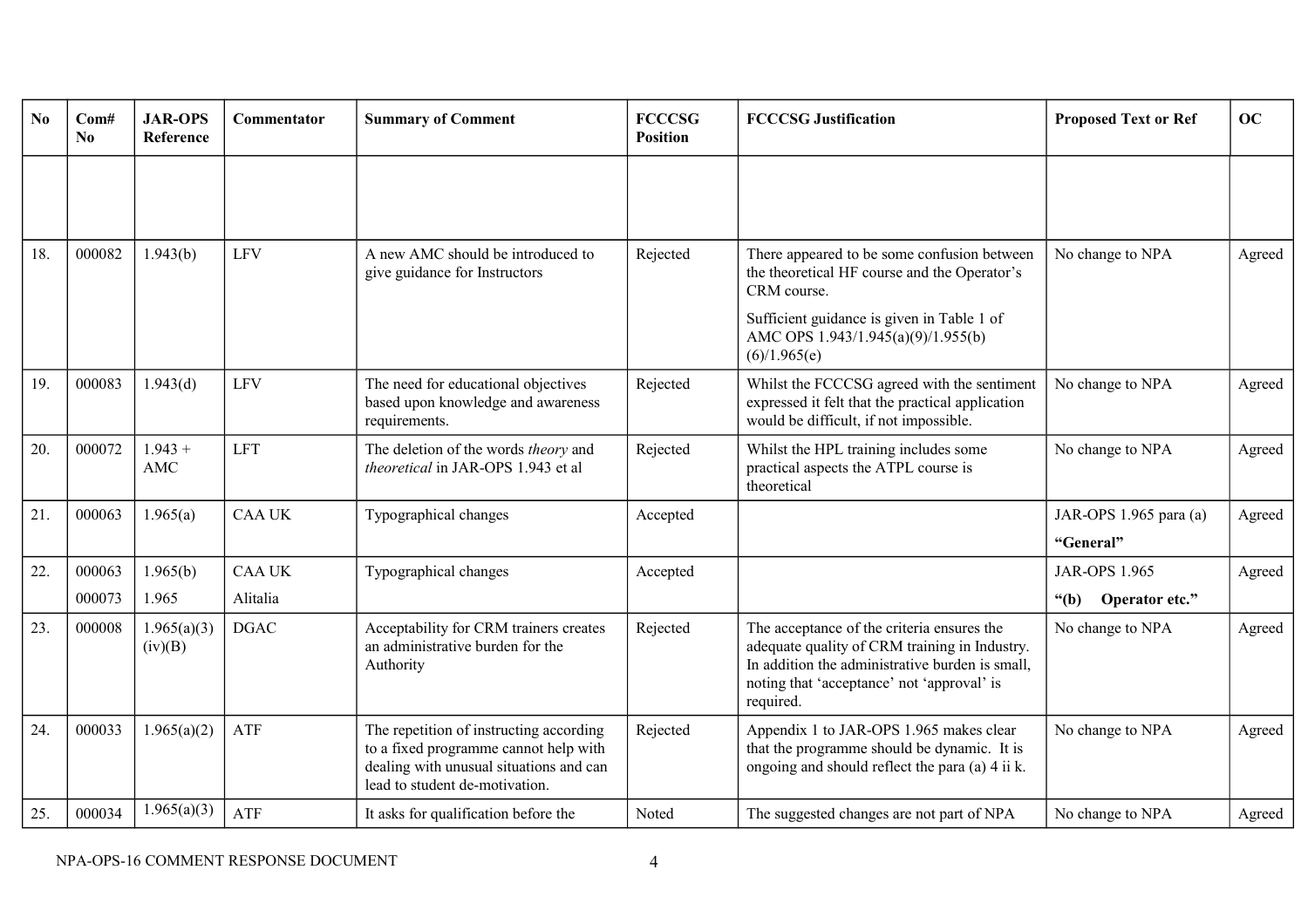| N <sub>0</sub> | Com#<br>No       | <b>JAR-OPS</b><br>Reference                       | <b>Commentator</b> | <b>Summary of Comment</b>                                                                                                                                                                | <b>FCCCSG</b><br><b>Position</b> | <b>FCCCSG Justification</b>                                                                                                                                                                                                             | <b>Proposed Text or Ref</b>                  | OC               |
|----------------|------------------|---------------------------------------------------|--------------------|------------------------------------------------------------------------------------------------------------------------------------------------------------------------------------------|----------------------------------|-----------------------------------------------------------------------------------------------------------------------------------------------------------------------------------------------------------------------------------------|----------------------------------------------|------------------|
|                | 000035<br>000036 | (i)<br>1.965(a)(3)<br>(ii)<br>1.965(a)(3)<br>(iv) | ATF<br>ATF         | subject has been taught by many<br>organisations and personnel                                                                                                                           |                                  | 16.                                                                                                                                                                                                                                     |                                              |                  |
| 26.            | 000037           | 1.965(a)(3)<br>(ii)                               | ATF                | Personal assessment should be<br>broadened to all persons involved                                                                                                                       | Rejected                         | The purpose of the feedback is to improve the<br>performance of the individual.                                                                                                                                                         | No change to NPA                             | Agreed           |
| 27.            | 000068           | 1.965(a)(3)<br>(iv)(A)                            | <b>CAA UK</b>      | The NPA implies that personnel<br>conducting recurrent training need to be<br>qualified to the same level as personnel<br>conducting initial training.                                   | Rejected                         | The wording "suitably qualified" does not<br>imply that the training has to be to the level<br>required for initial training where the<br>requirement is for a "CRM trainer<br>acceptable to the Authority".                            | No change to NPA                             | Agreed           |
| 28.            | 000023<br>000025 | 1.965(a)(3)<br>(iv)(B)<br>1.965<br>Appendix 1     | <b>AEA</b><br>AEA  | The use of modular training should be<br>deleted.                                                                                                                                        | Rejected                         | A great deal of the value of CRM training<br>would be lost if the modular approach is<br>abandoned and the need for a suitably<br>qualified trainer dropped.                                                                            | No change to NPA                             | Agreed           |
| 29.            | 000038           | 1.965(b)(3)<br>(v)                                | ATF                | References should be added to help<br>clarify what is required.                                                                                                                          | Rejected                         | The information is provided in the IEM and<br>the suggested amendment would<br>overcomplicate the JAR.                                                                                                                                  | No change to NPA                             | Agreed           |
| 30.            | 000078           | 1.965(e)                                          | <b>BRA</b>         | (a) The 8 modules are better covered<br>over a four year cycle which fits in with<br><b>OPCs</b><br>(b) The CRM assessment of an<br>individual could be done by a fellow<br>crew member. | (a) Rejected<br>(b) Rejected     | (a) The 3 year cycle is consistent with other<br>recurrent training requirements i.e. SEP<br>(b) The assessment is of the crew therefore,<br>where practical (see comment 000021), the<br>check captain should not be part of the crew. | (a) No change to NPA<br>(b) No change to NPA | Agreed<br>Agreed |
| 31.            | 000065           | 1.965(g)                                          | <b>CAA UK</b>      | To include the remainder of the month<br>for simulator recurrent training.                                                                                                               | Noted                            | This was not part of the NPA proposals but<br>confirmation is anticipated from an OPS/FCL<br>Coordination meeting to be held in early<br>2001after which a separate proposal will be<br>made.                                           | No change to the JAR. At<br>present.         | Agreed           |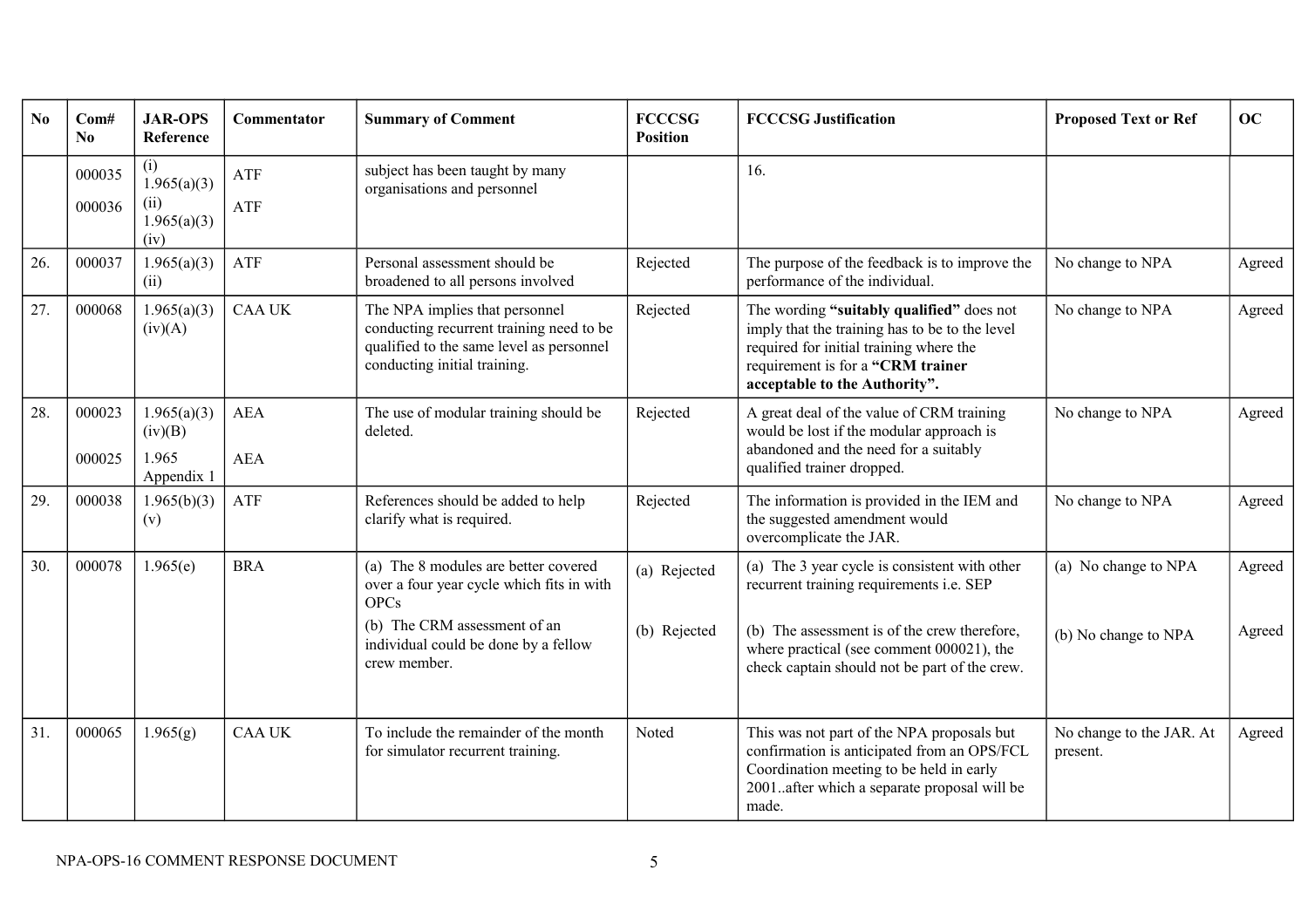| N <sub>0</sub> | Com#<br>N <sub>0</sub> | <b>JAR-OPS</b><br>Reference                   | Commentator | <b>Summary of Comment</b>                                                                                            | <b>FCCCSG</b><br><b>Position</b> | <b>FCCCSG</b> Justification                                                                                                                                  | <b>Proposed Text or Ref</b>                                                                                                  | OC     |
|----------------|------------------------|-----------------------------------------------|-------------|----------------------------------------------------------------------------------------------------------------------|----------------------------------|--------------------------------------------------------------------------------------------------------------------------------------------------------------|------------------------------------------------------------------------------------------------------------------------------|--------|
| 32.            | 000024                 | 1.945<br>Appendix 1                           | <b>AEA</b>  | The need for suitably qualified<br>personnel requires to be stated to add<br>clarity                                 | Accepted                         |                                                                                                                                                              | App 1 to JAR-OPS 1.945<br>"(c) course and<br>conducted by suitably<br>qualified personnel."                                  | Agreed |
| 33.            | 000012                 | 1.965<br>Appendix 1                           | Martinair   | The order of training during the<br>operators conversion course is too<br>restrictive.                               | Rejected                         | This para has not been altered by NPA 16,<br>although the FCCCSG understand that this is<br>an ongoing concern among some operators.                         | No change to NPA                                                                                                             | Agreed |
| 34.            | 000004                 | 1.965<br>Appendix 1<br>(a) $(4)$ (ii)<br>(K)) | <b>LFV</b>  | The reference should be to the operators<br>own programme.                                                           | Accepted                         |                                                                                                                                                              | App 1 to JAR-OPS 1.965<br>"(K) identified by<br>the accident"                                                                | Agreed |
| 35.            | 000074                 | 1.965<br>Appendix 1                           | Alitalia    | (a) Line training doers not provide<br>sufficient activity to assess CRM. A loft<br>exercise should be used instead. | (a) Rejected                     | (a) The assessment of CRM is not necessarily<br>restricted to LOFT alone. AMC OPS<br>$1.943/1.945(a)(9)/1.955(b)(6)/1.965(e)$ para<br>8.4 covers this point. | (a) No change to NPA                                                                                                         | Agreed |
|                |                        |                                               |             | (b) The person conducting recurrent<br>checking should be trained in CRM<br>concepts and assessment of CRM skills.   | (b) Accepted                     | (b) The FCCCSG agree but feel this needs to<br>be stated in the JAR so that it applies to both<br>the TRE and the SFE                                        | (b) JAR-OPS $1.965(a)(4)$<br>(i)<br>"Flight Examiner,<br>trained in CRM<br>concepts and the<br>assessment of CRM<br>skills;" | Agreed |
| 36.            | 000009                 | 1.965<br>App1(b)(3)<br>(ii)(A)                | <b>DGAC</b> | (a) There is no need for a methodology<br>for the assessment of CRM skills                                           | (a) Rejected                     | (a) A methodology is essential to ensure<br>objectivity and standardisation.                                                                                 | (a) No change to NPA                                                                                                         | Agreed |
|                |                        |                                               |             | (b) Feedback should be to the crew not<br>the individual                                                             | (b) Partially<br>agreed.         | (b) The individual needs to understand how<br>his/her own CRM skills can be improved<br>regardless of who the other crew members are.                        | (b) $1.965$ App1(b)(3)(ii)<br>(A)<br>feedback to the crew<br>collectively and                                                | Agreed |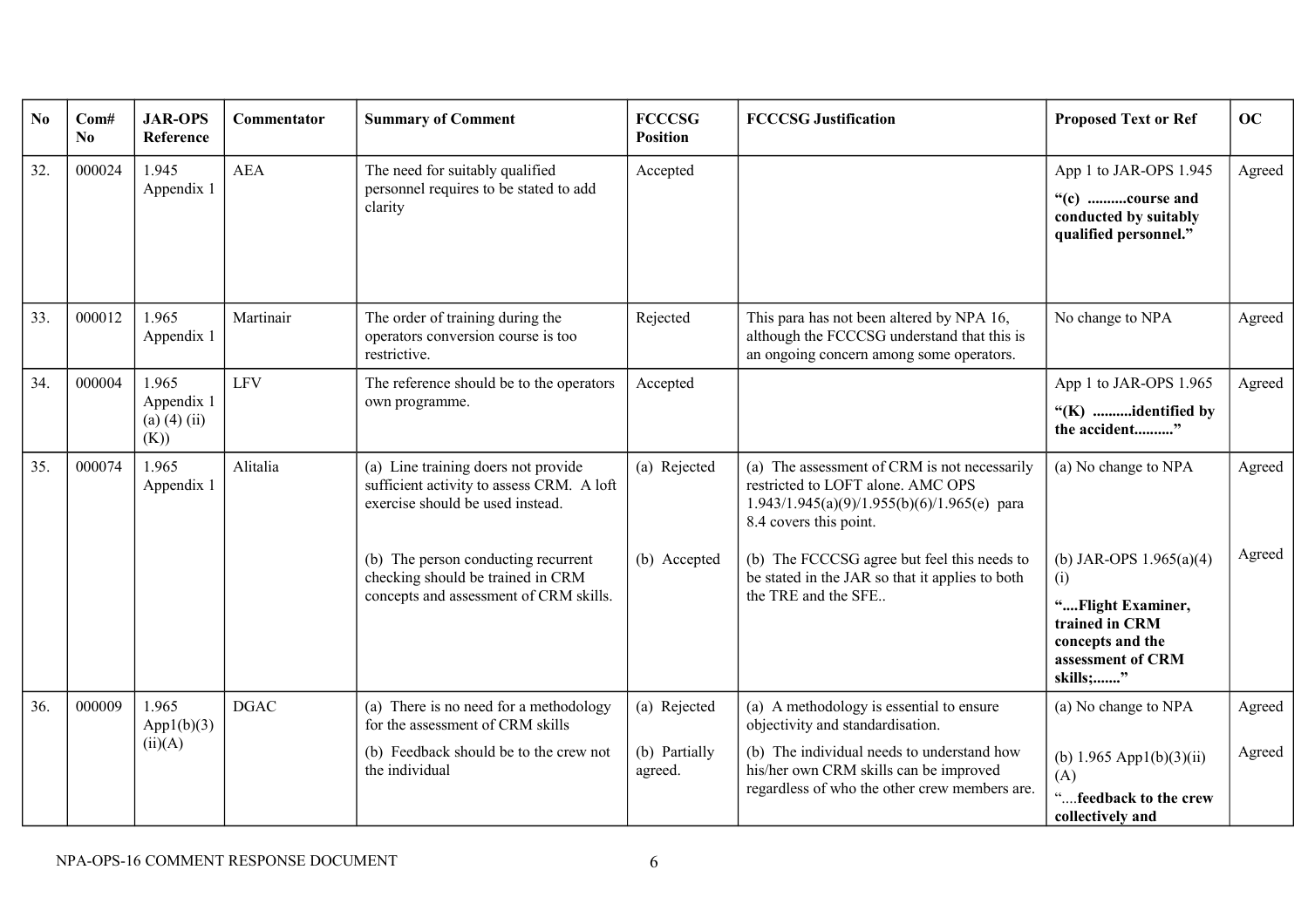| N <sub>0</sub> | Com#<br>No. | <b>JAR-OPS</b><br>Reference  | <b>Commentator</b> | <b>Summary of Comment</b>                                                                                                                                                           | <b>FCCCSG</b><br><b>Position</b> | <b>FCCCSG Justification</b>                                                                                                                                                                                                                                                                                                                                                                                                                                                                                                                                                                                                                                                                                                                                                                                                                                                                       | <b>Proposed Text or Ref</b>                                                                                                               | OC     |
|----------------|-------------|------------------------------|--------------------|-------------------------------------------------------------------------------------------------------------------------------------------------------------------------------------|----------------------------------|---------------------------------------------------------------------------------------------------------------------------------------------------------------------------------------------------------------------------------------------------------------------------------------------------------------------------------------------------------------------------------------------------------------------------------------------------------------------------------------------------------------------------------------------------------------------------------------------------------------------------------------------------------------------------------------------------------------------------------------------------------------------------------------------------------------------------------------------------------------------------------------------------|-------------------------------------------------------------------------------------------------------------------------------------------|--------|
|                |             |                              |                    |                                                                                                                                                                                     |                                  |                                                                                                                                                                                                                                                                                                                                                                                                                                                                                                                                                                                                                                                                                                                                                                                                                                                                                                   | individually and "                                                                                                                        |        |
| 37.            | 000066      | 1.965<br>App1(b)(1)<br>(iii) | <b>CAA UK</b>      | The reference to issue is incorrect in the<br>context of recurrent training                                                                                                         | Accepted                         |                                                                                                                                                                                                                                                                                                                                                                                                                                                                                                                                                                                                                                                                                                                                                                                                                                                                                                   | App 1 to JAR-OPS<br>1.965(b)(1)(iii)<br>"applicable to the<br>revalidation or renewal<br>of the aircraft type or<br>class rating must be" | Agreed |
| 38.            | 000021      | 1.965<br>App1(b)(3)          | <b>AEA</b>         | Long haul operations present particular<br>crewing difficulties when a separate<br>Line Check captain is required and a<br>second Captain is not always a practical<br>possibility. | Accepted.                        | The FCCCSG agree that long haul operations<br>have particular crewing problems, and<br>considered a proposal from IFALPA that,<br>when additional crew are carried for the<br>purpose of extending flight time limitations,<br>the person conducting the line check may be<br>part of the operating crew if acceptable to the<br>Authority. IFALPA suggested further that on<br>such flights no CRM assessment of the crew<br>shall be made. This is considered to be<br>unacceptable. During the FCCCSG discussion<br>it was pointed out that these problems could<br>apply equally to operators of small aeroplanes<br>and to aeroplanes certificated for single crew<br>operations but required under JAR-OPS to be<br>operated by two pilots. The FCCCSG agreed<br>that this subject merited much wider<br>discussion following which an appropritae<br>revised proposal would be circulated. | No change to JAR text at<br>present.                                                                                                      | Closed |
| 39.            | 000017      | 1.965<br>App1(b)(3)          | Monarch Airlines   | The current CRM training should be<br>sufficient to enable Line Check Captains                                                                                                      | Rejected                         | The assessment of CRM skills are not covered<br>by current CRM training                                                                                                                                                                                                                                                                                                                                                                                                                                                                                                                                                                                                                                                                                                                                                                                                                           | No change to NPA                                                                                                                          | Agreed |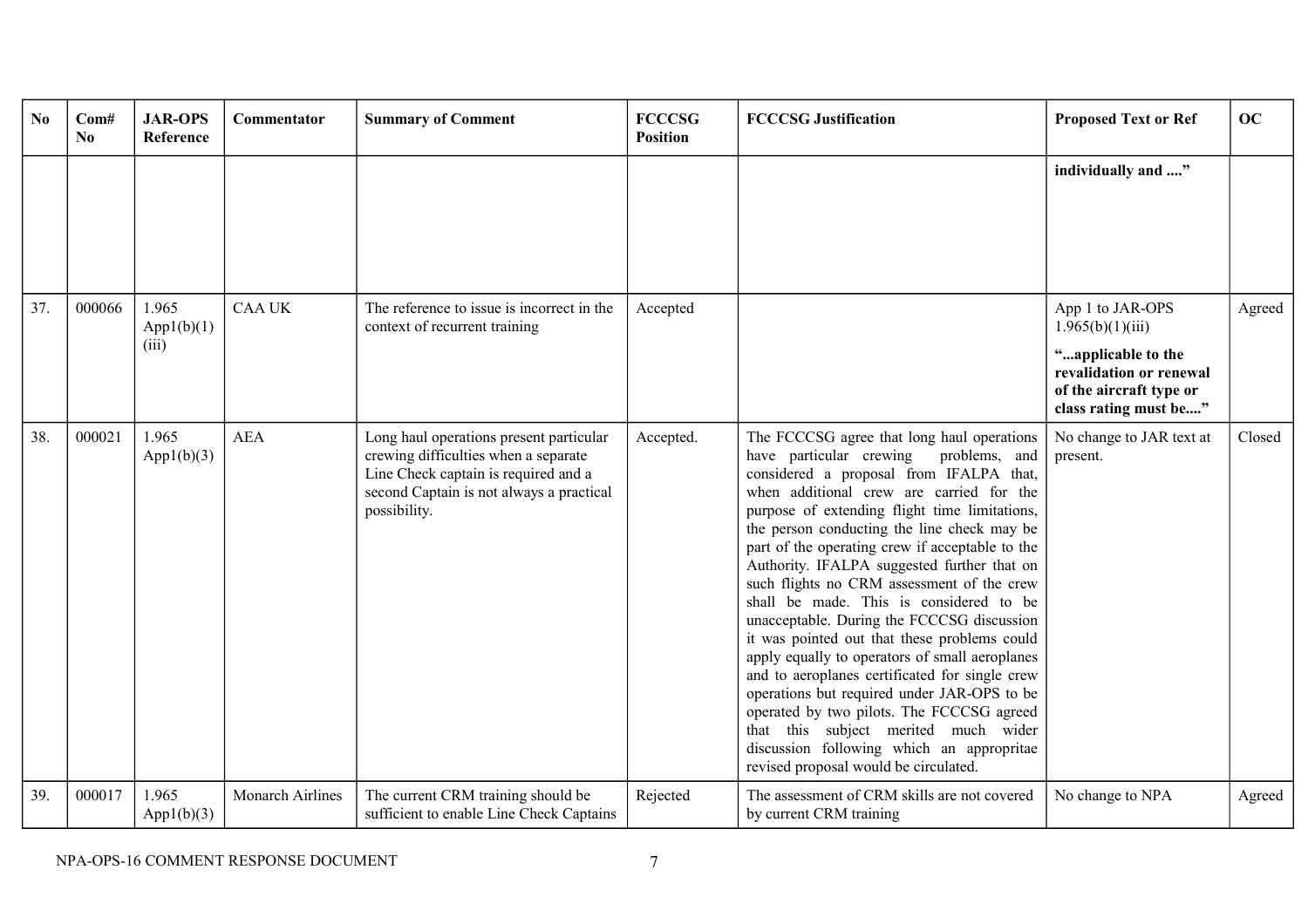| N <sub>0</sub> | Com#<br>N <sub>0</sub>               | <b>JAR-OPS</b><br>Reference                                                                                             | Commentator       | <b>Summary of Comment</b>                                                                                                                                                                            | <b>FCCCSG</b><br><b>Position</b> | <b>FCCCSG</b> Justification                                                                                           | <b>Proposed Text or Ref</b>                                                                                                                  | <b>OC</b> |
|----------------|--------------------------------------|-------------------------------------------------------------------------------------------------------------------------|-------------------|------------------------------------------------------------------------------------------------------------------------------------------------------------------------------------------------------|----------------------------------|-----------------------------------------------------------------------------------------------------------------------|----------------------------------------------------------------------------------------------------------------------------------------------|-----------|
|                |                                      |                                                                                                                         |                   | to assess CRM skills                                                                                                                                                                                 |                                  |                                                                                                                       |                                                                                                                                              |           |
| 40.            | 000059<br>000060<br>000061<br>000062 | 1.965<br>App1(b)(3)<br>$(ii)(A)$ and<br>AMC $&$<br><b>IMC OPS</b><br>1.943/1.94<br>5(a)<br>(9)/1.955(b)<br>(6)/1.965(e) | <b>BALPA</b>      | Assessment should be crew based and<br>not individual                                                                                                                                                | Rejected                         | Feedback should be provided both to the crew<br>and to the individual but assessment should be<br>individually based. | No change to NPA                                                                                                                             | Agreed    |
| 41.            | 000085                               | <b>AMC OPS</b><br>1.943/1.94<br>5 etc.                                                                                  | <b>CAA SWEDEN</b> | Ground persons should not be included<br>in the term "supporting facilities" but<br>should be included separately                                                                                    | Accepted                         | It should be clear that support personnel are<br>included in the available resources                                  | AMC OPS 1.943/1.945(a)<br>$(9)$ etc. para 1.1<br>"supporting facilities<br>and persons) to "                                                 | Agreed    |
| 42.            | 000086                               | <b>AMC OPS</b><br>1.943/1.94<br>$5(a)(9)$ etc.<br>para 2.1                                                              | <b>CAA</b> Sweden | The word "should" is not a proper word<br>for the context                                                                                                                                            | Accepted                         | The proposed revision is clearer.                                                                                     | AMC OPS 1.943/1.945(a)<br>$(9)$ etc. para 2.1<br>"programmes are<br>designed to provide<br>knowledge of"                                     | Agreed    |
| 43.            | 000070                               | <b>AMC OPS</b><br>1.943/1.94<br>$5(a)(9)$ etc.                                                                          | <b>SKYJET AG</b>  | A change of operator might not mean a<br>change of CRM course provider (see<br>para 2.4) if the previous operator used<br>the same provider. Therefore additional<br>training might not be required. | Accepted                         | Some small operators will pool CRM<br>expertise.                                                                      | AMC OPS 1.943/1.945(a)<br>(9)/1.955<br>$(b)(6)/1.965(e)$ para 3.1<br>"type), unless the two<br>operators use the same<br><b>CRM</b> training | Agreed    |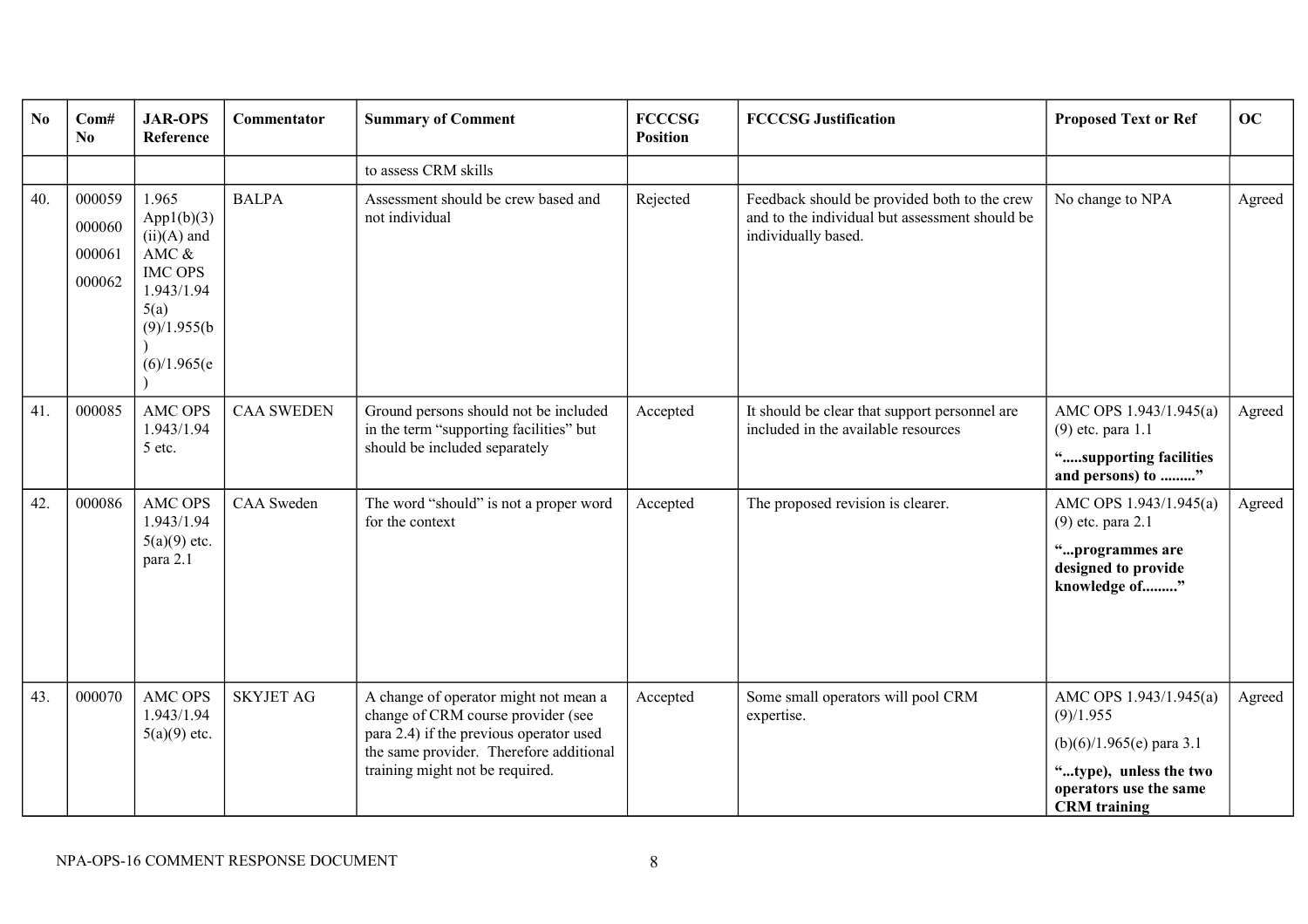| N <sub>0</sub> | Com#<br>No | <b>JAR-OPS</b><br>Reference                    | Commentator | <b>Summary of Comment</b>                                                                                                                                     | <b>FCCCSG</b><br><b>Position</b>                                                                                          | <b>FCCCSG Justification</b>                                                                       | <b>Proposed Text or Ref</b>                                                                                                                                                                                                                                                                                                                                                                                                                                                                         | OC               |
|----------------|------------|------------------------------------------------|-------------|---------------------------------------------------------------------------------------------------------------------------------------------------------------|---------------------------------------------------------------------------------------------------------------------------|---------------------------------------------------------------------------------------------------|-----------------------------------------------------------------------------------------------------------------------------------------------------------------------------------------------------------------------------------------------------------------------------------------------------------------------------------------------------------------------------------------------------------------------------------------------------------------------------------------------------|------------------|
|                |            |                                                |             |                                                                                                                                                               |                                                                                                                           |                                                                                                   | provider."                                                                                                                                                                                                                                                                                                                                                                                                                                                                                          |                  |
| 44.            | 000075     | AMC OPS<br>1.943/1.94<br>$5(a)(9)$ etc.        | Alitalia    | (a) Para 5.1 & 6.2 Removal of<br>reference to modular training<br>(b) Para 6.1. The number of hours per<br>topic should be specified to prevent<br>vagueness. | (a) Rejected<br>(b) Rejected                                                                                              | (a) See 000023 (Item No. 28)<br>(b) The addition of hours per topic would be<br>too prescriptive. | (a) No change to NPA<br>(b) No change to NPA                                                                                                                                                                                                                                                                                                                                                                                                                                                        | Agreed<br>Agreed |
| 45.            | 000026     | <b>AMC OPS</b><br>1.943/1.94<br>$5(a)(9)$ etc. | <b>AEA</b>  | (a) Para $5.1 \& 6.2$ Removal of<br>reference to modular training<br>(b) Para 6.1. 'Overview' and 'In<br>Depth' require more amplification.                   | (a) Rejected<br>(b) Accepted,<br>although the<br>FCCCSG<br>considered<br>that this<br>should be<br>section 2<br>material. | (a) See 000023 (Item No. 28)                                                                      | (a) No change to NPA<br>(b) IEM OPS<br>1.943/1.945(a)<br>(9)/1.955(b)(6)/1.965(e)<br>5. Levels of Training<br>Overview<br>When overview training<br>is required it will<br>normally be<br>instructional in style.<br>Such training should<br>refresh knowledge<br>gained in earlier<br>training.<br><b>In Depth</b><br>When In Depth training<br>is required it will<br>normally be interactive<br>in style and should<br>include, as appropriate,<br>case studies, group<br>discussions, role play | Agreed<br>Agreed |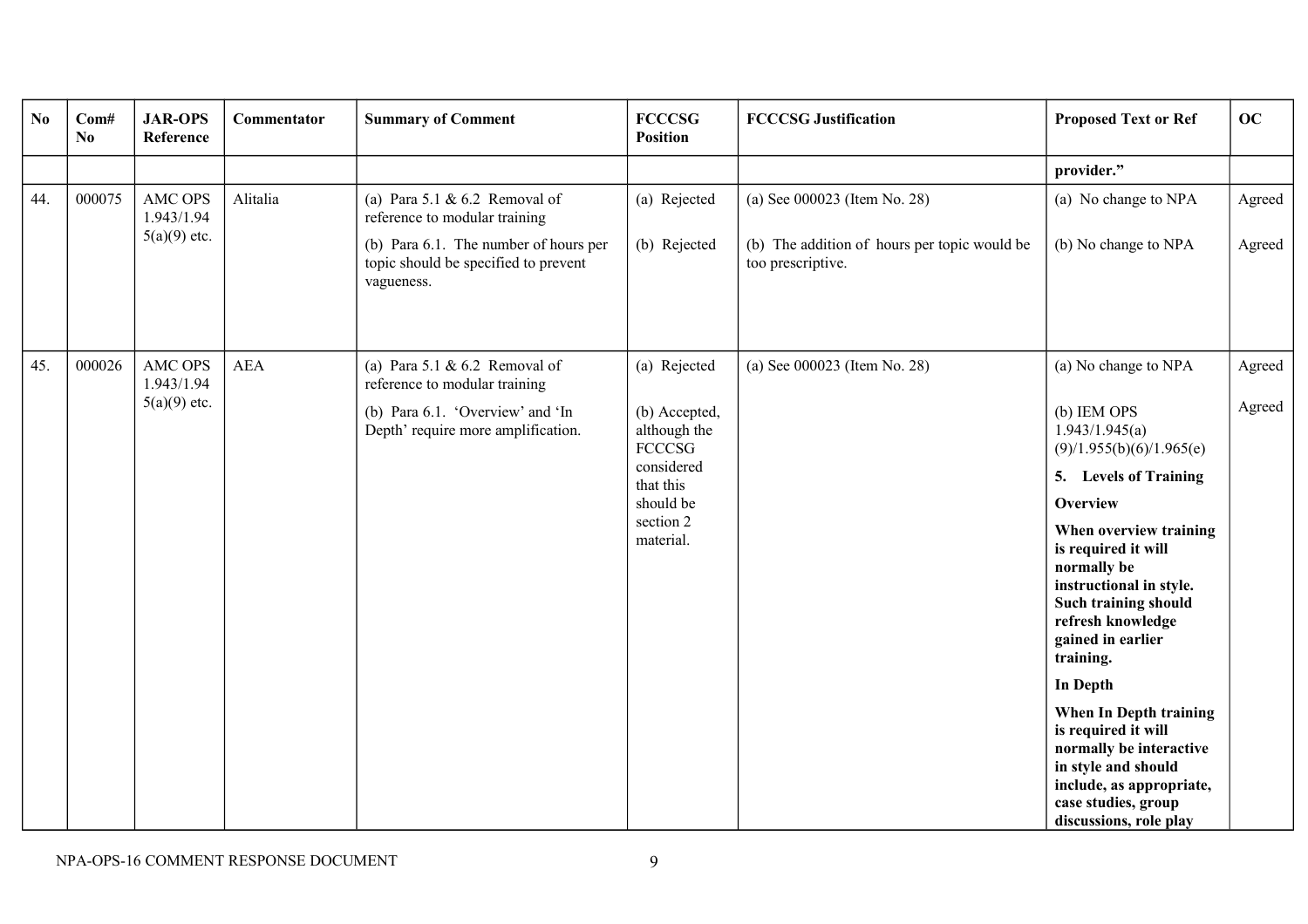| N <sub>0</sub> | Com#<br>$\mathbf{N}\mathbf{0}$ | <b>JAR-OPS</b><br>Reference                    | Commentator    | <b>Summary of Comment</b>                                                                                                                  | <b>FCCCSG</b><br><b>Position</b> | <b>FCCCSG Justification</b>                                                                                                                                                                 | <b>Proposed Text or Ref</b>                                                                                                                                                                                                                             | OC     |
|----------------|--------------------------------|------------------------------------------------|----------------|--------------------------------------------------------------------------------------------------------------------------------------------|----------------------------------|---------------------------------------------------------------------------------------------------------------------------------------------------------------------------------------------|---------------------------------------------------------------------------------------------------------------------------------------------------------------------------------------------------------------------------------------------------------|--------|
|                |                                |                                                |                |                                                                                                                                            |                                  |                                                                                                                                                                                             | and consolidation of<br>knowledge and skills.<br>Core elements should be<br>tailored to the specific<br>needs of the training<br>phase being undertaken.                                                                                                |        |
| 46.            | 000064                         | <b>AMC OPS</b><br>1.943/1.94<br>$5(a)(9)$ etc. | <b>CAA UK</b>  | Editorial changes to clarify the role of<br>the operator and Authority.                                                                    | Accepted                         |                                                                                                                                                                                             | AMC OPS 1.943/1.945(a)<br>$(9)/1.955$ (b)(6)/1.965(e)<br>para 2                                                                                                                                                                                         | Agreed |
|                |                                |                                                |                |                                                                                                                                            |                                  |                                                                                                                                                                                             | "2.3 An operator<br>should ensure that initial<br><b>CRM"</b>                                                                                                                                                                                           |        |
|                |                                |                                                |                |                                                                                                                                            |                                  |                                                                                                                                                                                             | "2.4another<br>operator, a third party<br>or training organisation<br>acceptable to the<br>Authority. In this event,<br>the operator should<br>ensure that the content<br>of the course meets his<br>operational<br>requirements. When<br>crew members" |        |
| 47.            | 000006                         | AMC OPS<br>1.943/1.94<br>$5(a)(9)$ etc.        | <b>LFV</b>     | Experienced non-flight crew HF<br>instructors should be permitted to<br>continue as CRM instructors and gain<br>additional authorisations. | Partially<br>accepted            | Whilst the FCCCSG accept the spirit of the<br>proposal it is felt that this situation is already<br>covered in JAR-OPS 1.943(c), which allows<br>for the assistance of experts if required. | No change to NPA                                                                                                                                                                                                                                        | Agreed |
| 48.            | 000051                         | <b>JAR OPS</b><br>$1.943(b)$ .                 | FCL/C & LicDiv | (a) There is no reference to MCC.                                                                                                          | (a) Rejected                     | (a) Either the ATPL holder will have<br>undergone MCC training as part of the type<br>rating or will have experience of a multi-crew                                                        | (a) No change to NPA                                                                                                                                                                                                                                    | Agreed |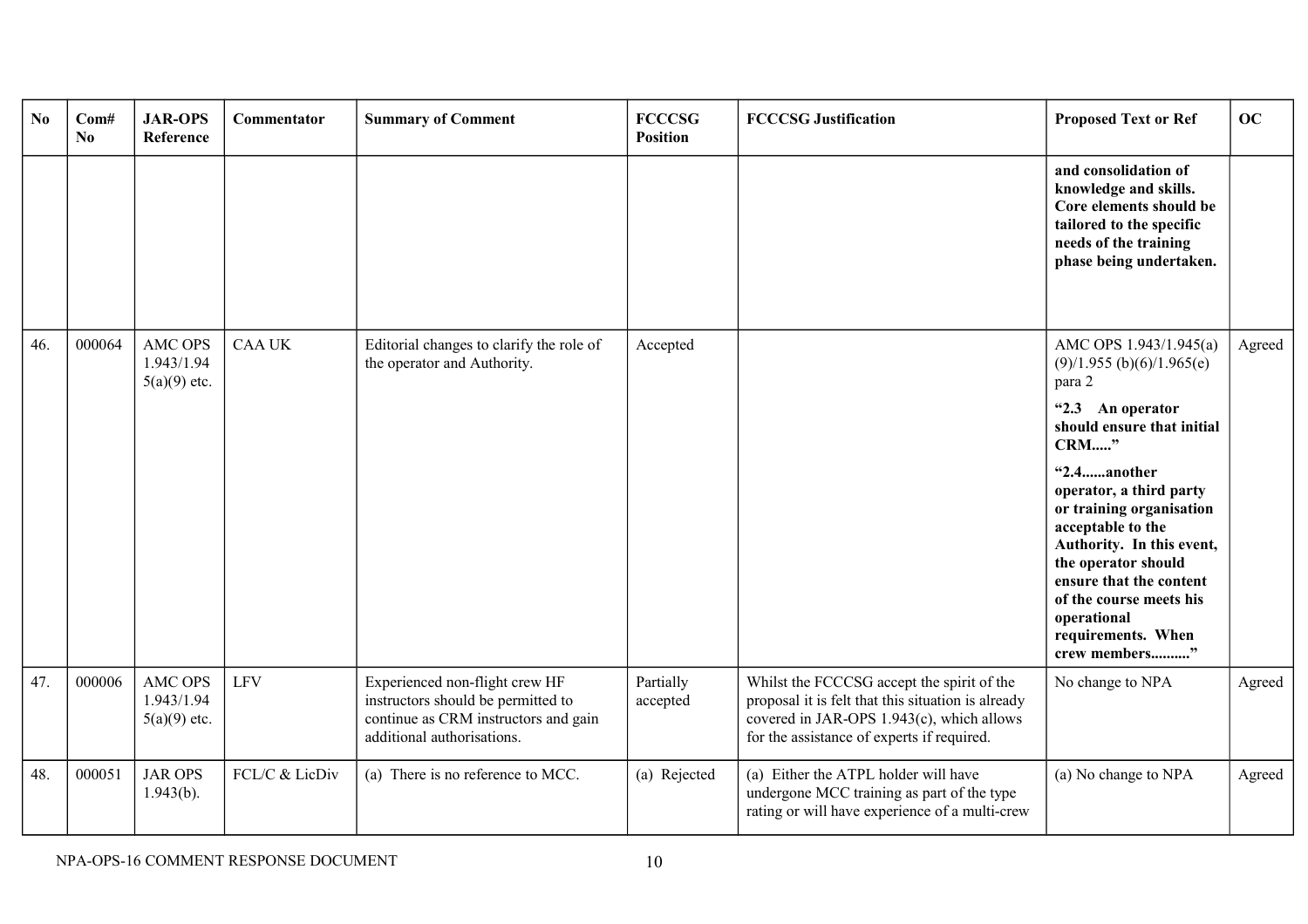| N <sub>0</sub> | Com#<br>N <sub>0</sub> | <b>JAR-OPS</b><br>Reference                    | Commentator                   | <b>Summary of Comment</b>                                         | <b>FCCCSG</b><br><b>Position</b> | <b>FCCCSG Justification</b>                                                                                         | <b>Proposed Text or Ref</b>                                                                                                                                       | OC     |
|----------------|------------------------|------------------------------------------------|-------------------------------|-------------------------------------------------------------------|----------------------------------|---------------------------------------------------------------------------------------------------------------------|-------------------------------------------------------------------------------------------------------------------------------------------------------------------|--------|
|                |                        |                                                |                               | (b) The word 'shall' must be used<br>instead of 'should'.         | (b) Accepted                     | environment.<br>(b) 'should' changed to 'shall'.                                                                    | (b) JAR OPS $1.943/(b)$<br>"Licences) shall be<br>completed"                                                                                                      | Agreed |
| 49.            | 000053<br>000011       | <b>AMC OPS</b><br>1.943/1.94<br>$5(a)(9)$ etc. | FCL/C & LicDiv<br><b>DGAC</b> | Editorial changes to clarify the case of<br>revalidating a rating | Accepted                         |                                                                                                                     | AMC OPS 1.943/1.945(a)<br>$(9)/1.955$ (b)(6)/1.965(e)<br>para 8.4<br>"Type Rating<br>revalidation/renewal<br>checkof the Type<br>Rating<br>revalidation/renewal." | Agreed |
| 50.            | 000005                 | <b>AMC OPS</b><br>1.943/1.94<br>$5(a)(9)$ etc. | <b>LFV</b>                    | The word theory should be included for<br>clarity.                | Rejected                         | By definition the ATPL HF examination is<br>theoretical.                                                            | No change to NPA                                                                                                                                                  | Agreed |
| 51.            | 000018                 | <b>AMC OPS</b><br>1.943/1.94<br>$5(a)(9)$ etc. | <b>Monarch Airlines</b>       | Existing CRM trainers should have<br>'Grandfather Rights'.        | Noted                            | This is already covered by the provisions of<br>AMC OPS 1.943/1.945(a)(9)/1.955(b)<br>$(6)/1.965(e)$ para 2.2(b)(i) | No change to NPA                                                                                                                                                  | Agreed |
| 52.            | 000042                 | <b>AMC OPS</b><br>1.943/1.94<br>$5(a)(9)$ etc. | <b>ATF</b>                    | The operator CRM course should cover<br>basic CRM.                | Rejected                         | The initial CRM course is company orientated,<br>as explained at para 7.2 of the explanatory<br>notes.              | No change to NPA                                                                                                                                                  | Agreed |
| 53.            | 000043                 | <b>AMC OPS</b><br>1.943/1.94<br>$5(a)(9)$ etc. | <b>ATF</b>                    | The feedback should include a verbal<br>element                   | Noted                            | This is adequately covered at IEM OPS 1.943<br>para 4.                                                              | No change to NPA                                                                                                                                                  | Noted  |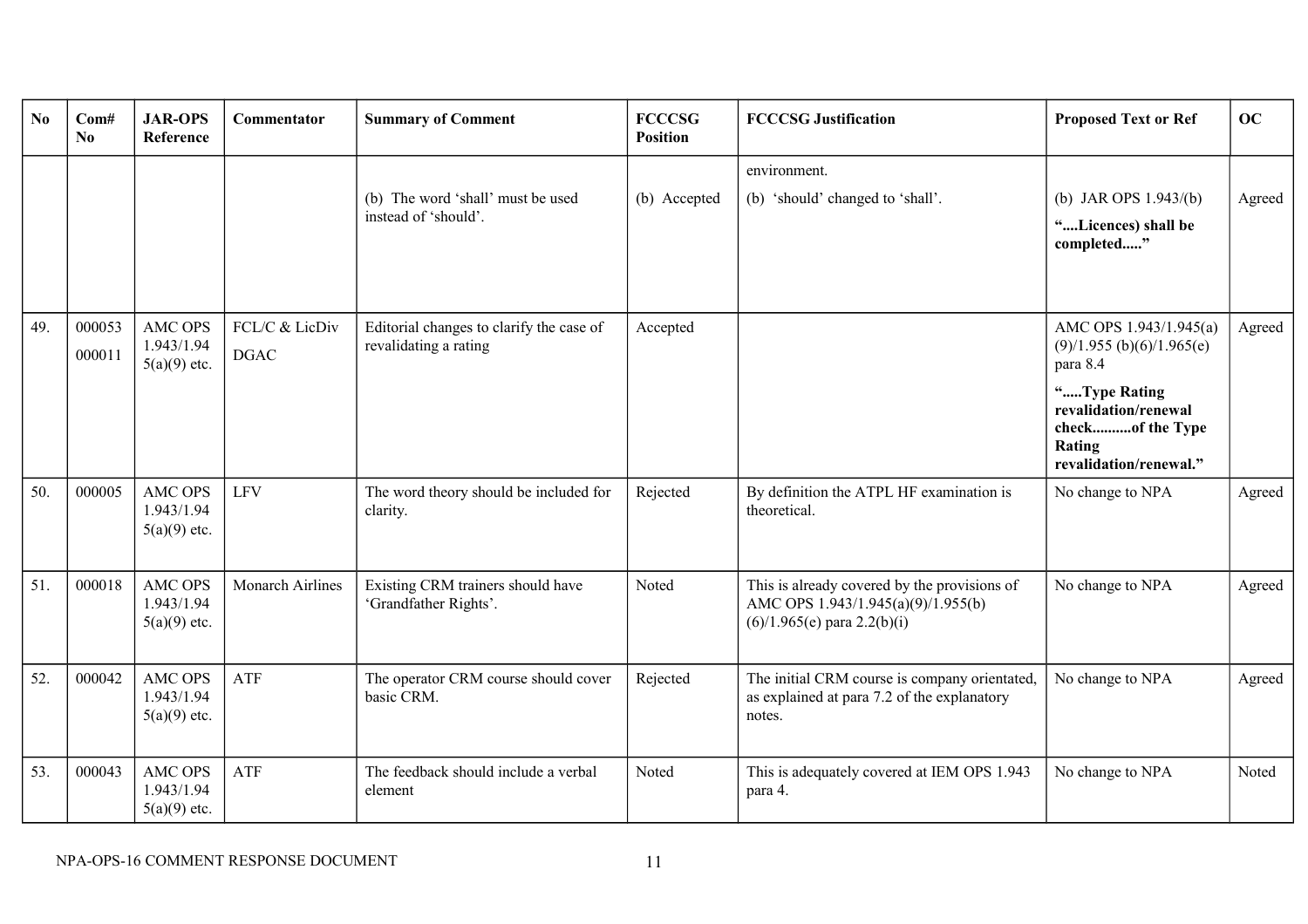| N <sub>0</sub> | Com#<br>No.      | <b>JAR-OPS</b><br>Reference                    | Commentator | <b>Summary of Comment</b>                                                                            | <b>FCCCSG</b><br><b>Position</b> | <b>FCCCSG Justification</b>                                                                                                                                       | <b>Proposed Text or Ref</b>                                                                                                                                                                                       | OC     |
|----------------|------------------|------------------------------------------------|-------------|------------------------------------------------------------------------------------------------------|----------------------------------|-------------------------------------------------------------------------------------------------------------------------------------------------------------------|-------------------------------------------------------------------------------------------------------------------------------------------------------------------------------------------------------------------|--------|
|                |                  |                                                |             |                                                                                                      |                                  |                                                                                                                                                                   |                                                                                                                                                                                                                   |        |
| 54.            | 000010           | <b>AMC OPS</b><br>1.943/1.94<br>$5(a)(9)$ etc. | <b>DGAC</b> | There is no need for a methodology for<br>the assessment of CRM skills                               | Rejected                         | See Comment 000009 (Item no 36).                                                                                                                                  | No change to NPA                                                                                                                                                                                                  | Agreed |
| 55.            | 000045           | <b>AMC OPS</b><br>1.943/1.94<br>$5(a)(9)$ etc. | ATF         | Trainers should be trained before the<br>procedures are published in the training<br>manual.         | Noted                            | This is adequately covered at IEM OPS 1.943<br>para 4.2.                                                                                                          | No change to NPA                                                                                                                                                                                                  | Agreed |
| 56.            | 000044           | AMC OPS<br>1.943/1.94<br>$5(a)(9)$ etc.        | ATF         | More training is required on stress etc.                                                             | Rejected                         | The subject is adequately covered during the<br>initial and command courses. The FCCCSG<br>were of the opinion that 70% of accidents are<br>not caused by stress. | No change to NPA                                                                                                                                                                                                  | Agreed |
| 57.            | 000039           | <b>AMC OPS</b><br>1.943/1.94<br>$5(a)(9)$ etc. | ATF         | It is not clear who is responsible for the<br>utilisation of the resources.                          | Rejected                         | It is implicit that the wording refers to the<br>individual.                                                                                                      | No change to NPA                                                                                                                                                                                                  | Agreed |
| 58.            | 000040<br>000041 | AMC OPS<br>1.943/1.94<br>$5(a)(9)$ etc.        | ATF         | No Authority can ask for skills without<br>giving a definition.                                      | Rejected                         | The FCCCSG consider this is self explanatory.                                                                                                                     | No change to NPA                                                                                                                                                                                                  | Agreed |
| 59.            | 000007           | AMC OPS<br>1.945(a)(9)                         | <b>LFV</b>  | Attention to automatic mode function<br>could lead to technical discussion<br>replace CRM discussion | Accepted                         |                                                                                                                                                                   | AMC OPS 1.945 (a)(9)<br>para 2.<br>"automated systems.<br><b>Special attention should</b><br>be given to how<br>automation increases the<br>need for crews to have a<br>common understanding<br>of how the system | Agreed |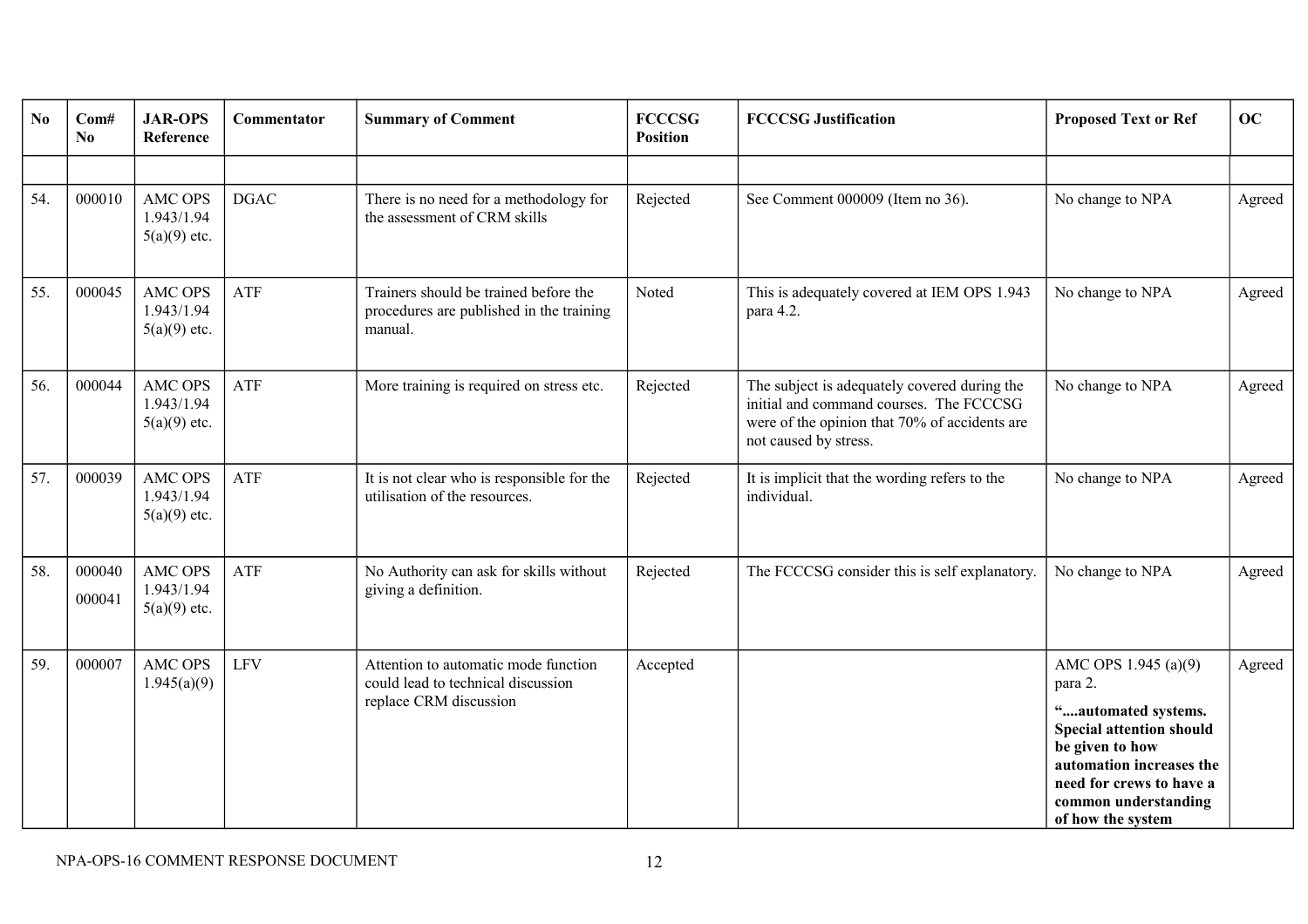| N <sub>0</sub> | Com#<br>No       | <b>JAR-OPS</b><br>Reference                                      | Commentator              | <b>Summary of Comment</b>                                                                                                     | <b>FCCCSG</b><br><b>Position</b> | <b>FCCCSG Justification</b>                                                                       | <b>Proposed Text or Ref</b>                                                                                                                                                                                                                                                | <b>OC</b>        |
|----------------|------------------|------------------------------------------------------------------|--------------------------|-------------------------------------------------------------------------------------------------------------------------------|----------------------------------|---------------------------------------------------------------------------------------------------|----------------------------------------------------------------------------------------------------------------------------------------------------------------------------------------------------------------------------------------------------------------------------|------------------|
|                |                  |                                                                  |                          |                                                                                                                               |                                  |                                                                                                   | performs, and any<br>features of automation<br>that make this<br>understanding difficult."                                                                                                                                                                                 |                  |
| 60.            | 000027<br>000022 | <b>AMC OPS</b><br>1.943/1.94<br>$5(a)(9)$ etc.<br><b>IEM OPS</b> | <b>AEA</b><br><b>AEA</b> | (a) Clarification of the use of STDs is<br>required<br>(b) Clarification of when CRM                                          | (a) Accepted<br>(b) Accepted     | (b) The FCCCSG felt the crew member                                                               | (a) IEM OPS 1.943 para<br>2.<br>"devices which<br>reproduce, in an<br>acceptable way, a<br>realistic operational<br>environment and permit<br>interaction. This<br>includes, but is not<br>limited to, simulators<br>with appropriate LOFT<br>scenarios.<br>(b) para $4.3$ | Agreed<br>Agreed |
|                | 000020           | 1.943/1.94<br>5 etc.                                             | <b>Monarch Airlines</b>  | assessment can take place is required.                                                                                        |                                  | should be required to have had a period within<br>the company culture prior to CRM assessment.    | "has completed the<br>initial CRM course and<br>completed the first OPC.<br>For first"                                                                                                                                                                                     |                  |
| 61.            | 000077           | <b>IEM OPS</b><br>1.943/1.94<br>5 etc.                           | <b>FOCA</b>              | Assessing CRM skills should refer to<br><b>NOTECHS</b>                                                                        | Noted                            | This will depend upon further JAR-TEL<br>discussions                                              | No change to NPA                                                                                                                                                                                                                                                           | Noted            |
| 62.            | 000076           | <b>IEM OPS</b><br>1.943/1.94<br>5 etc.                           | Alitalia                 | (a) Use of STDs<br>(b) Initial CRM should be conducted<br>outside company premises whenever<br>possible but always in groups. | (a) Noted<br>(b) Rejected        | (a) See comment $000027$ (Item no 60)<br>(b) The FCCCSG consider that the wording is<br>adequate. | (a) No change to NPA<br>(b) No change to NPA                                                                                                                                                                                                                               | Noted<br>Agreed  |